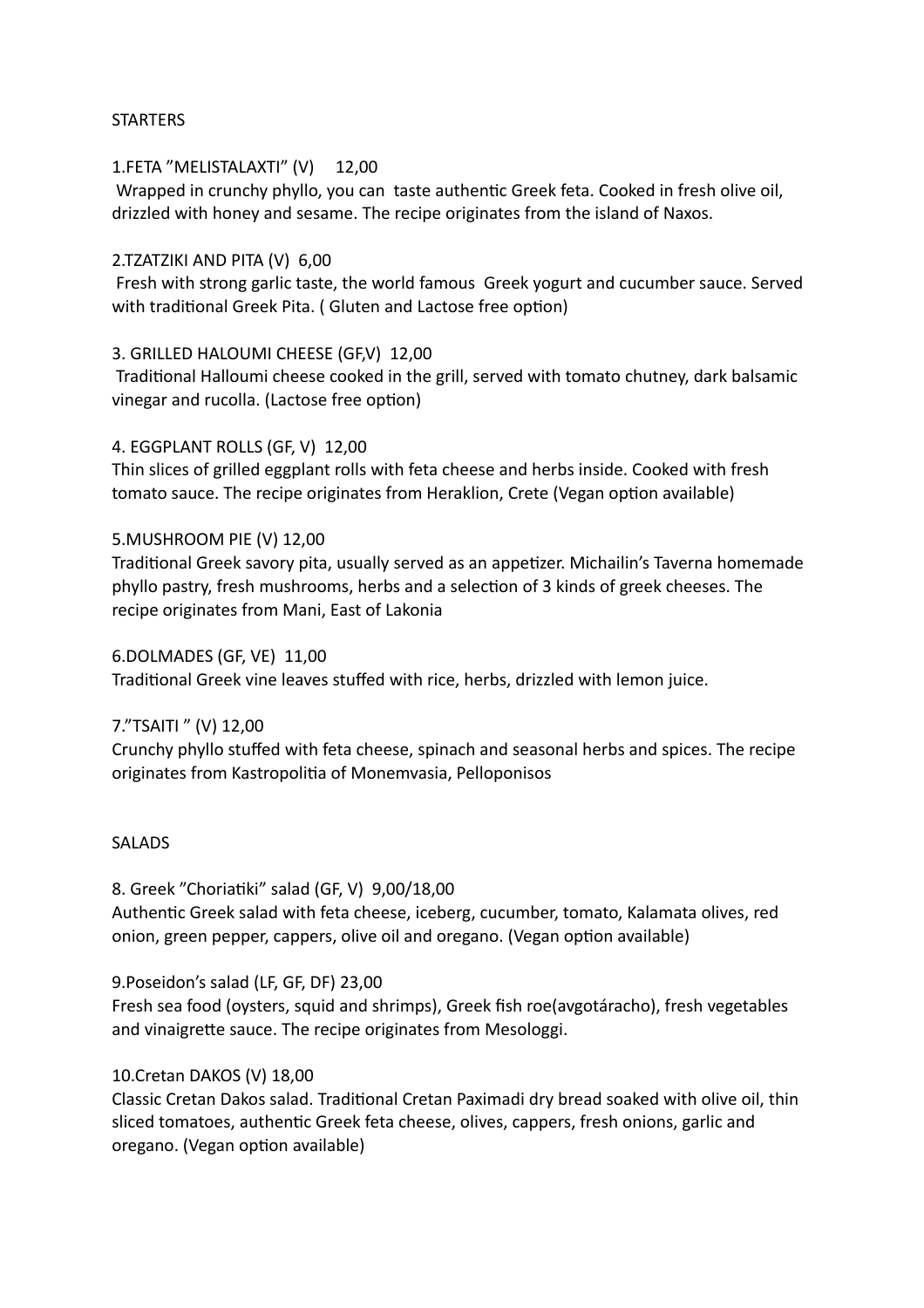### MAIN COURSE

### 11.MOUSSAKAS 24,00

Classic Greek oven cooked meal! Beef minced meat, eggplants, tomatoes, potatoes, onion, Greek kefalotyri cheese and béchamel sauce.

### 12. BON-FILLET (LF, GF, DF) 39,00

Beef tenderloin with green pepper sauce. Served with pan cooked butter and herbs potatoes.

#### 13.GRILLED SHRIMPS (LF, GF, DF) 26,00

Voyage through the flavors of the island of Crete. Grilled shrimps, salad, olive oil and lemon sauce.

#### 14. SHRIMP PASTA (LF) 24,00

Famous island dish from Aegean Sea. Shrimps, pasta, fresh tomato sauce, oregano, basil, onion and finally finishing off with a touch of Greek ouzo, which brings a true island taste.

### 15. VEGETABLE PAPOUTSAKI (GF, V, VE) 21,00

Traditional Greek eggplant "boat". With onion, garlic, mushroom bolognese, tomato sauce and vegan feta cheese. Served with salad and Taverna's homemade fries.

### 16. GEMISTA (GF, VE) 23,00

Favourite recipe for every Greek grandmother. Fresh tomatoes and peppers stuffed with rice, seasonal herbs, onion, spices and pine nuts. Served with oven potatoes.

### 17. GRILLED CHICKEN (LF, GF, DF) 24,00

Grilled chicken fillet marinated with olive oil and lemon sauce. Served with Taverna's homemade fries and green salad.

#### 18. MPAKALIAROS SKORDALIA (LF) 22,00

Battered cod fish fried in olive oil. Served with Taverna's homemade garlic and potato puree.

### 19. MICHAILIN TAVERNA BIFTEKI (LF, GF) 22,00

Tavern's classic! Michailin's grandmother recipe made from minced beef meat. House beef patties served with onion, pepper, mushroom, bacon, tomato sauce and Taverna's homemade fries.

### 20.PORK KONTOSOUVLI (LF, GF) 24,00

Marinated with herbs, grilled pork meat. Served with Taverna's homemade fries, green salad and tzatziki sauce. The Taverna's famous dish.